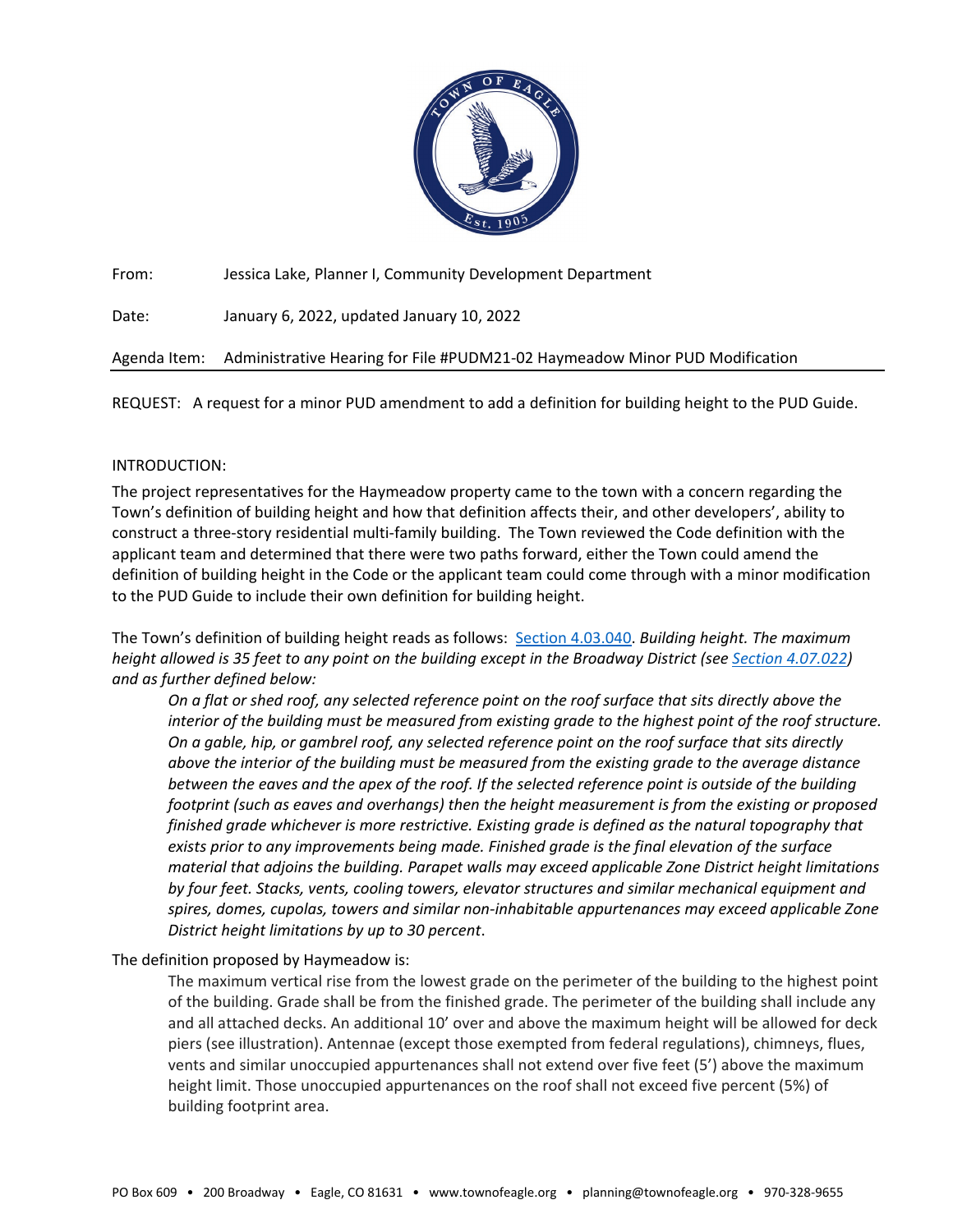

Section 3.A.5 - Maximum Building Height

- a. Residential Multi-Family
	- 1. 40 ft. maximum and not-to-exceed 3-stories above any point on foundation (not including lofts).
- b. Residential Single Family/Duplex
	- 2. 35 feet.

## ANALYSIS:

Staff reviewed the following Code Sections and PUD Guide language in order to determine the process for a Minor PUD Amendment. [Section 4.11.050.B.](https://library.municode.com/co/eagle/codes/code_of_ordinances?nodeId=COOR_TIT4LAUSDECO_CH4.11PLUNDE_S4.11.050AMPLUNDEZODEPL) *A minor amendment shall include changes in locations, sitings, bulk of structures, or height or character of buildings required by circumstances not foreseen at the time the plan was approved*. [Section 4.11.050.D.](https://library.municode.com/co/eagle/codes/code_of_ordinances?nodeId=COOR_TIT4LAUSDECO_CH4.11PLUNDE_S4.11.050AMPLUNDEZODEPL) *Minor PUD Amendments shall be reviewed in the manner provided for minor development permit reviews, as contained in [Section 4.06.060.](https://library.municode.com/co/eagle/codes/code_of_ordinances?nodeId=COOR_TIT4LAUSDECO_CH4.06DERE_S4.06.060MIDERE)* However, the PUD guide lays out a process for minor modifications specific to the Haymeadow PUD, *which include, but are not limited to, internal road alignment alterations, minor adjustments to parcel boundaries, building envelope changes, and additions of land uses not previously listed but determined to be similar to listed uses*. The Minor Modification section in the PUD Guide does not provide review criteria; s[o Section 4.11.050.A.](https://library.municode.com/co/eagle/codes/code_of_ordinances?nodeId=COOR_TIT4LAUSDECO_CH4.11PLUNDE_S4.11.050AMPLUNDEZODEPL) provides the review criteria that will be used to review this request.

*[Section 4.11.050.A](https://library.municode.com/co/eagle/codes/code_of_ordinances?nodeId=COOR_TIT4LAUSDECO_CH4.11PLUNDE_S4.11.050AMPLUNDEZODEPL). Conditions for Amendment. An approved PUD zoning plan or an approved PUD development plan may be amended if the applicant demonstrates that the proposed modification*:

1. *Is consistent with the efficient development of the entire planned unit development*.

Staff Comment: Staff believes that this amendment does not truly have an effect on the efficient development of the PUD. If the applicant/developer was required to continue with the Town's definition, they could still build multi-family buildings, they just may not have the desired architectural features that are and may not be as in keeping with other nearby neighborhoods. Including a definition for building height separate from the Town's definition is fairly common for PUD's in Eagle. Haymeadow did not anticipate the need for a separate definition in 2014 when the original PUD Guide was approved, as much of the focus at that time was on single-family homes rather than multi-family. Eagle's Code was likewise developed with primarily singlefamily homes in mind, rather than multi-family development. The definition proposed by the applicant for building height is a much simpler definition for staff to review and enforce.

2. *Does not affect in a substantially adverse manner either the enjoyment of land abutting upon, adjoining or across a street from the planned unit development or the public interest*.